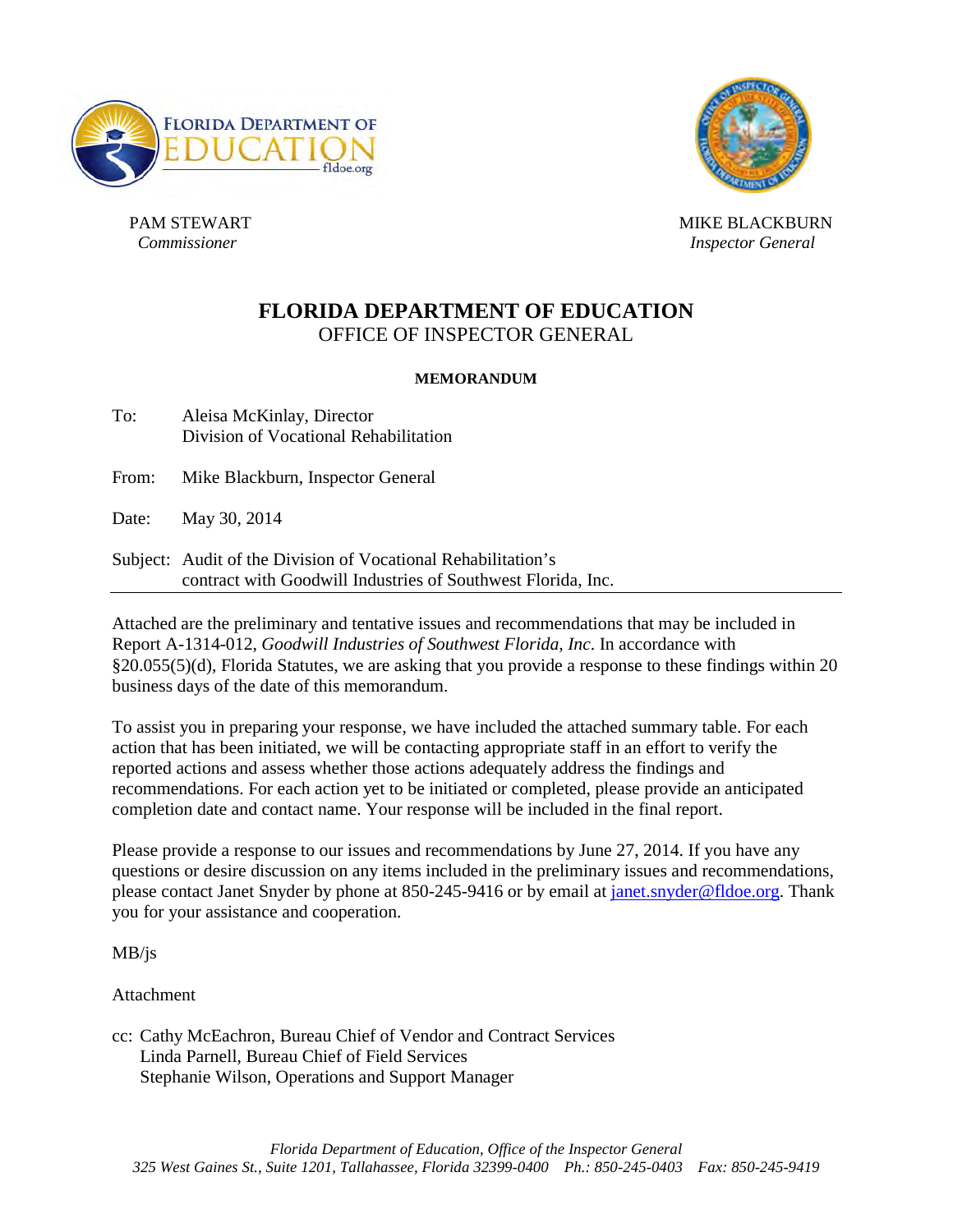

# **Office of Inspector General Goodwill Industries of Southwest Florida, Inc.**

## **Report #A-1314-012**

**June 2014** 

#### **Executive Summary**

In accordance with the Department of Education's fiscal year (FY) 2013-14 audit plan, the Office of Inspector General conducted an audit of the Division of Vocational Rehabilitation's (DVR) contract with Goodwill Industries of Southwest Florida, Inc. (Goodwill) The purpose of the audit was to ensure DVR had sufficient internal controls in place to manage and monitor Goodwill's contract.

During this audit we noted that, in general, DVR has sufficient controls in place; however, there were instances where improvements could be made to strengthen some of these controls. For example, we cited instances where customers were inappropriately placed or employment positions did not match goals in the customer's individualized plan of employment (IPE). We found instances where monthly reports and invoices were not submitted timely. We also noted contract monitoring was not completed in accordance with department policies and procedures. The Findings and Recommendations section below provides details of the instances noted during our audit.

## **Scope, Objectives, and Methodology**

 following objectives for our audit: The scope of this audit included DVR customers that were provided services through the contract with Goodwill for the period of July 1, 2013 through March 31, 2014. We established the

- 1. Determine whether client services were being provided in accordance with applicable laws, rules and regulations, as well as contractual terms and conditions;
- 2. Ensure payments were made in accordance with contractual terms; and
- 3. Determine if DVR was effectively managing and monitoring the contract for compliance.

To accomplish our objectives, we reviewed applicable laws, rules and regulations; interviewed appropriate DVR staff; reviewed contract VJ902 and its amendment; reviewed policies and procedures; reviewed a sample of customer files; and reviewed a sample of invoices and supporting documents. The information and documents used to evaluate the project were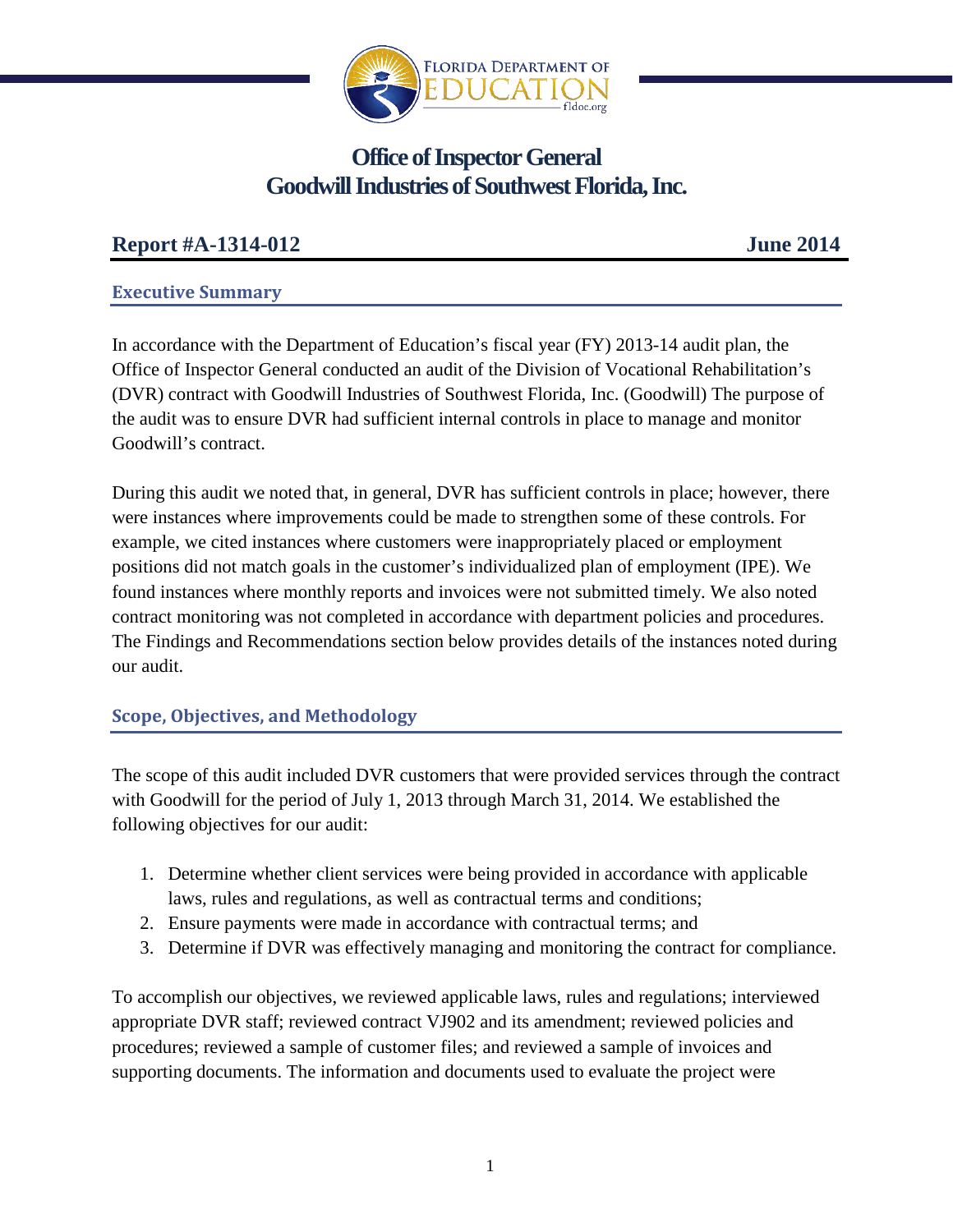Billing System (REBA), and the Rehabilitation Information Management System (RIMS). obtained from the DVR contract managers, DVR counselors, the Rehabilitation Electronic

## **Background**

Goodwill Industries International is registered as a  $501(c)(3)$  non-profit organization. They provide employment, job training and other community-based programs for people with disabilities, people who lack education or job experience, and others facing challenges finding employment. The first southwest Florida Goodwill store was opened in 1959. Goodwill Industries of Southwest Florida, Inc. operates 27 retail and donation centers in southwest Florida. Their service areas include Charlotte, Collier, Lee, Hendry, and Glades counties.

The Department of Education (DOE) entered into contract VJ902 with Goodwill for the period of October 1, 2011 through September 30, 2014. The purpose of the contract is to provide a method for funding the delivery of employment services, supported employment services, and/or on-the-job training (OJT) for customers of DOE/DVR. The total amount of funds is based on total services needed and purchased through the terms of the contract. The contract allows for established payment amounts to be made to Goodwill as benchmarks are met for each type of service provided. As of March 2014, Goodwill had received \$813,208 in payments for this contract.

 Upon acceptance of a referral from DVR, Goodwill assists the customer in locating a job within his/her requested area. Goodwill submits monthly progress reports (MPRs) to the counselor to document the progress of the customer. Notification of approvals (NOAs) are required for invoicing purposes and are sent by Goodwill to the counselors for approval once a benchmark has been achieved. When the counselor has approved the NOA, REBA sends notification to Goodwill of its approval. Goodwill then submits the invoice to the contract manager to be reviewed and approved for payment. There are four benchmarks for employment services, five benchmarks for supported employment services, and two benchmarks for OJT services.

## **Findings and Recommendations**

Finding 1: Customer employment positions do not match IPE goals

conditions of the Contract, DOE/DVR Referral Form, IPE, and Customer choice."<br>
2 Contract VJ902, attachment A, section I.E.1. states, "the Contractor shall furnish services directed at achieving an employment outcome consistent with the definitions, terms and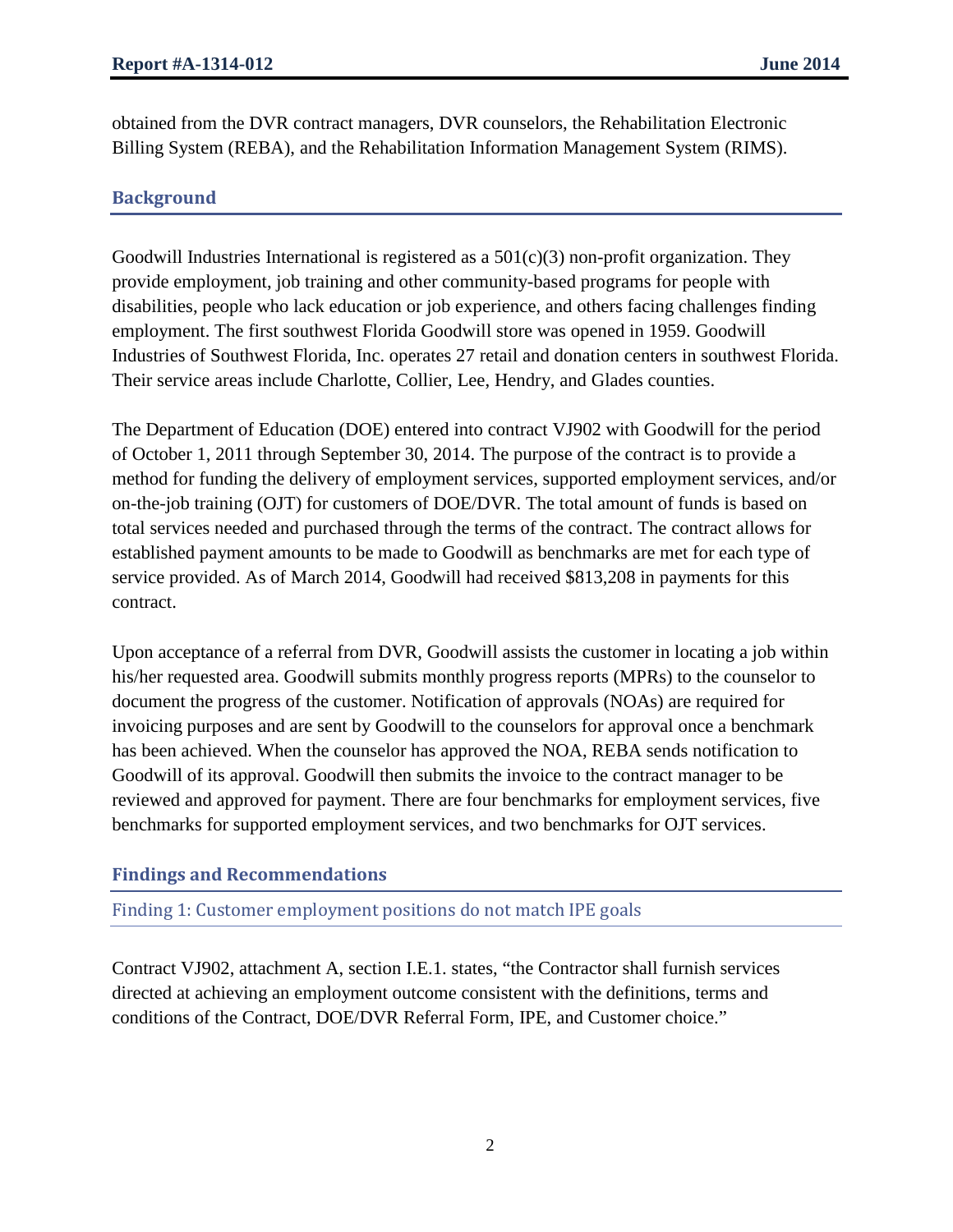Contract VJ902, attachment A, sections I.B.1.b and I.B.2, state that placement starts when the customer begins working on a job in an integrated setting for competitive compensation, and the job matches the stated employment outcome on the IPE.

We reviewed a sample of customers' IPEs to determine if their employment position matched their goals. We also reviewed invoices and supporting documentation to determine if payments were inappropriately approved for customers whose employment position did not match IPE goals. Of the 18 sampled customers who were placed by Goodwill, seven (39%) of the customers' employment positions did not match the goals on their IPEs at the time of payment. Goodwill was paid for 15 benchmarks for those seven customers.

 We were informed the employment goal desired by the customer is sometimes not available. The invoices based on verbal confirmation from the counselor that the IPE will be amended to reflect customers are therefore placed in a job outside their desired field and the IPE is amended accordingly. The IPEs are not always amended timely and the contract manager often approves the employment position of the customer. Our review disclosed that three of the seven IPEs mentioned above were amended at some point after approval and payment for the benchmarks, while four IPEs had not been amended to reflect the customers' employment positions.

 compliance with contract terms. It can also result in customers not receiving the services that The practice of approving invoices with insufficient documentation of provided services is not in were agreed upon in their IPEs and Goodwill being paid for benchmarks where services requested had not been met.

#### *Recommendation*

We recommend the counselors verify the employment position of the customer matches the employment goal in the approved IPE prior to approving the notice of approval (NOA). We further recommend counselors place the signed IPE in RIMS so it can be reviewed by the contract manager prior to approval of invoices.

#### *Management Response*

Concur. Since the time of this audit, procedures have been implemented to remedy this situation. A signed IPE amendment is now required with the NOA. Payment will not be made for placements not matching the customer's job goal without a signed IPE amendment.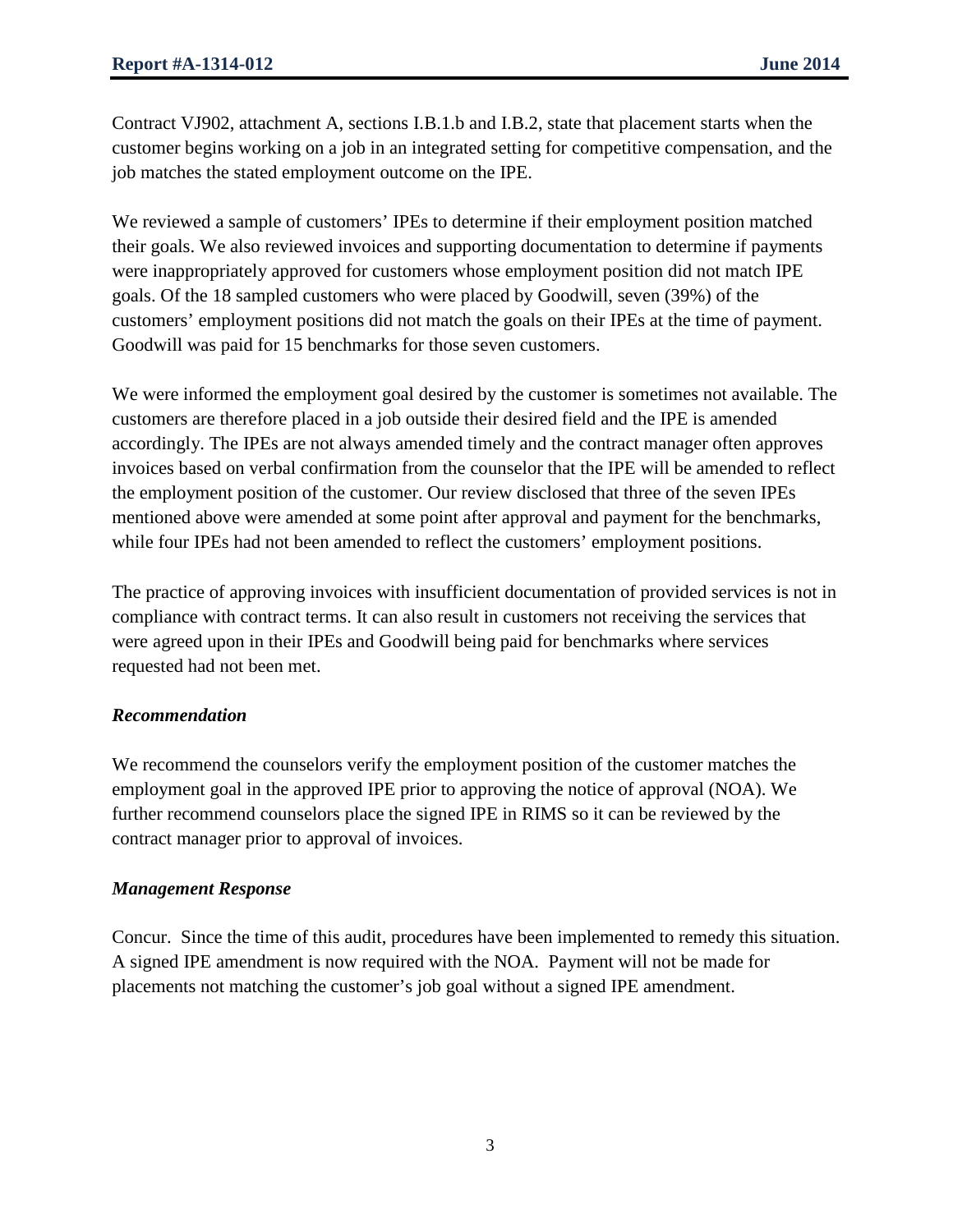## Finding 2: Customers were placed in a business owned by the contractor without approval

Section 6 of the contract amendment states, "The Contractor must obtain written approval from the DOE/DVR Counselor and Area Supervisor prior to hiring a Customer for any position in a business owned by the Contractor." The intent of the amended language was to prevent providers from hiring customers to work in non-integrated settings.

 Goodwill had placed customers in a business owned by Goodwill without receiving appropriate We reviewed a sample of customers' NOAs through REBA and RIMS to determine whether approval. Eighteen of the 26 sampled customers were placed in employment or OJT training. Of the 18 customers placed, 10 customers were placed within Goodwill. Goodwill did not receive appropriate approval before placing any of the 10 customers in a business owned by Goodwill, though payments were rejected by the contract manager for one of these customers.

The placement of customers in a business owned by Goodwill without the appropriate approval results in noncompliance with contract terms and an increased possibility of customers being employed in non-integrated settings.

#### *Recommendation*

We recommend DVR enhance procedures to ensure Goodwill does not place customers in an employment position with Goodwill prior to receiving appropriate approval from the counselor and area supervisor. We further recommend the contract managers confirm the approval when reviewing the invoice for payment.

#### *Management Response*

 providers. Part of the process will soon include collecting the names and addresses of all do not have the necessary prior approval. Concur. VR is in the process of enhancing our registration process for all employment service businesses owned by the contractor. This will allow the Contract Manager to determine whether or not prior approval should have been obtained. Contract Managers will reject invoices which

#### Finding 3: Monthly reports were not submitted timely

Section 4 of the contract amendment states, "The Contractor must submit a DOE/DVR Monthly Progress Report (MPR) to the DOE/DVR Counselor each month for all active Customers, beginning with referral acceptance. The Monthly Progress Report must include the dates and details of activities performed to validate the delivery of services on the DOE/DVR Referral form and be submitted within 30 days following the month services were rendered." Contract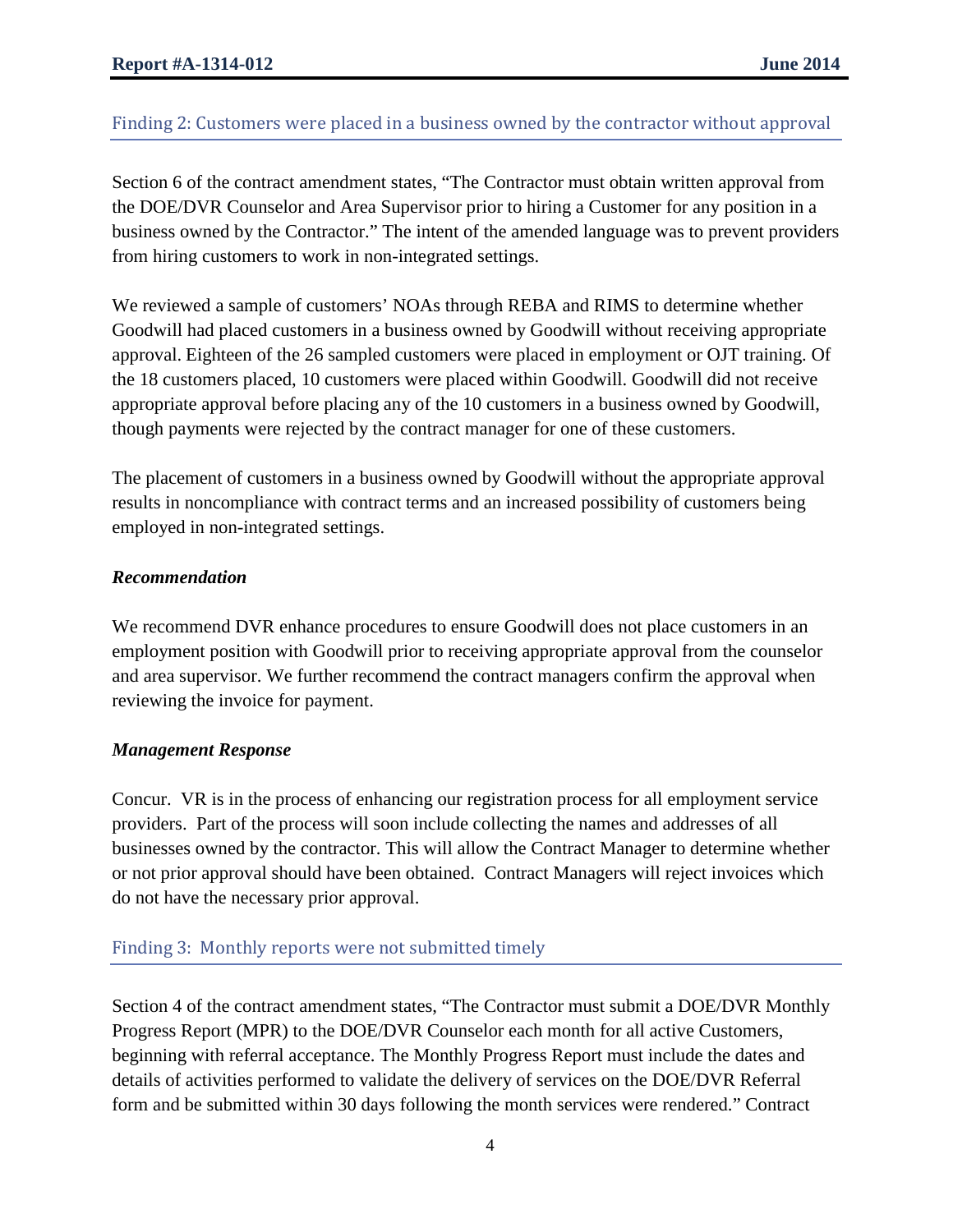VJ902, attachment A, section V.A.2. further states that payments under this contract will not be approved or paid until "the monthly progress reports are completed and delivered to the DOE/DVR Counselor."

 We reviewed the monthly reports for a sample of customers to determine if the counselors were ensuring timely receipt of the reports as required by the contract. There should have been 96 monthly reports submitted for the sampled 26 customers. Thirteen reports were not submitted at all, and ten reports were not submitted within the required timeframe, ranging from 25 days to 131 days late.

The counselors do not track the receipt of monthly reports. They instead wait until receipt of an NOA, at which time they ensure all monthly reports have been submitted, and request the missing reports from Goodwill at that time.

We were able to verify that Goodwill was not paid for any benchmarks without the required monthly reports. However, the untimely submission of monthly reports hinders the counselors' ability to verify services were provided and progress was made toward the customers' goals.

#### *Recommendation*

 timely receipt of monthly reports for all active customers and reviewing the reports for We recommend DVR develop controls to ensure counselors are consistently monitoring the documentation of progress.

#### *Management Response*

Concur. Counselors will monitor timely receipt of monthly reports. Language will also be written into the new rate contract that limits the time allowed for submission. Additionally, VR will pursue building safeguards into REBA to prevent submission after the contractually allowed time period.

#### Finding 4: NOAs were not timely reviewed by counselors

Contract VJ902, attachment A, section I.F.1.d) states that the "DOE/DVR Counselor has ten (10) business days from receipt of the NOA to review, inspect, and validate that a benchmark meets the terms and conditions of the contract for payment and return the NOA to the Contractor with the decision."

We reviewed NOAs for the 26 sampled customers, as well as counselors' notes, to determine if the NOAs were reviewed and approved by the counselors in the required timeframe. A total of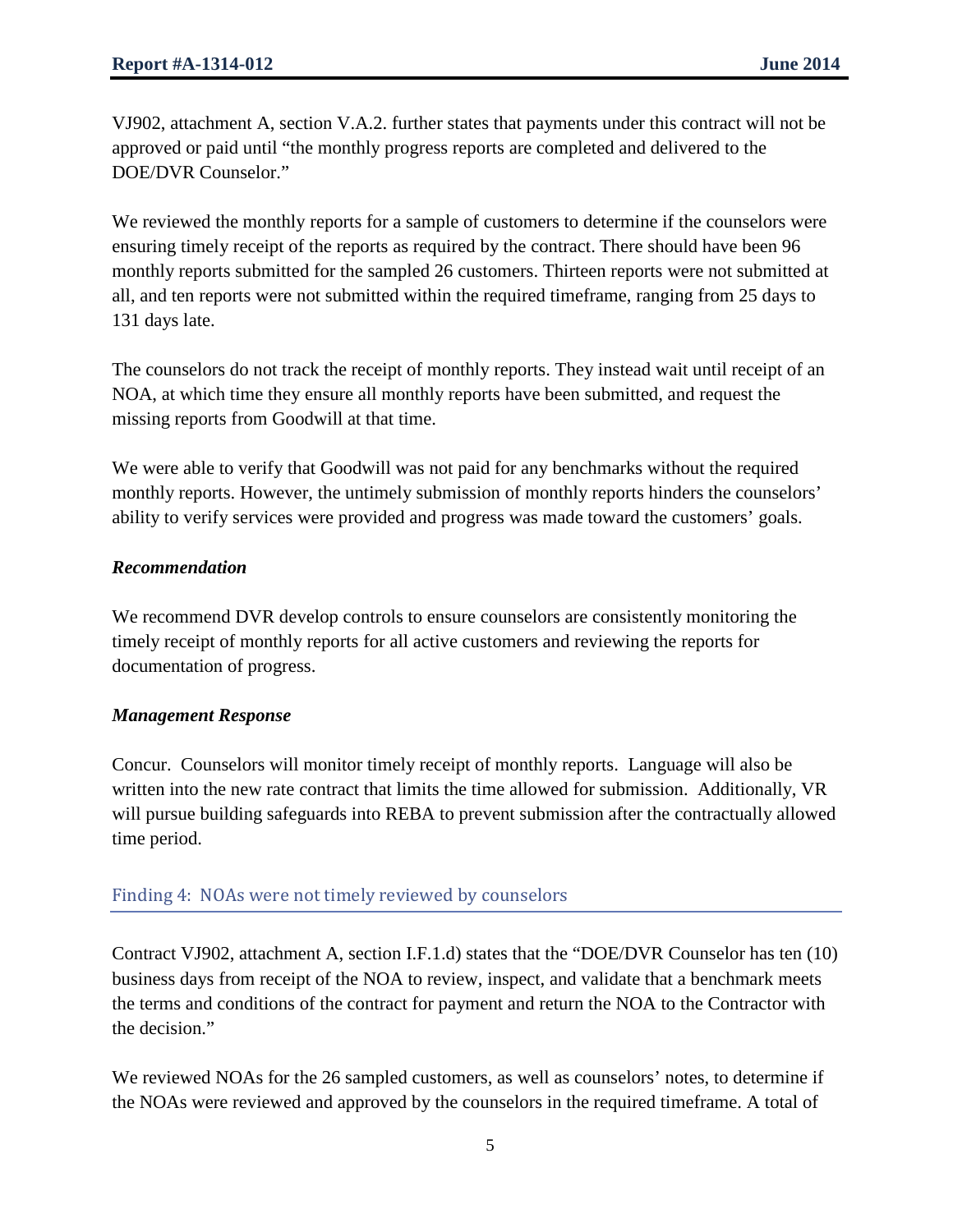61 NOAs were submitted by Goodwill for the sampled customers. Of the 61 NOAs, 15 (25%) were not reviewed by the counselor within 10 business days, ranging from 13 to 71 business days late.

The NOAs must be efficiently reviewed and approved by the counselors in order for Goodwill to submit invoices more timely. The untimely review of NOAs results in noncompliance with contract terms on the part of DVR, and could additionally result in noncompliance on the part of the contractor.

#### *Recommendation*

We recommend DVR develop procedures to ensure the counselors complete the review and approval of NOAs within 10 days as mandated by the contract. The regular review of monthly reports, as noted in our previous finding and recommendation, would facilitate more efficient reviews of the NOAs.

#### *Management Response*

Concur. The current loose controls over the submission of monthly progress reports directly relates to this situation. Language will also be written into the new rate contract that limits the time allowed for submission of NOAs. This will allow VR Area Management to better monitor counselor compliance with the ten (10) day review requirement currently established.

#### Finding 5: Invoices were not submitted timely

Section 5 of the contract amendment states, "The contractor shall request payments on a monthly basis through the submission of properly completed invoices to the Contract Manager. The request for payment must be made within thirty (30) days following the end of the month in which services were rendered… DOE/DVR reserves the right to refuse payment for invoices submitted more than ninety (90) days after service is rendered."

We reviewed the submitted invoices for the 26 sampled customers to determine if invoices were submitted within the required timeframe. A total of 60 invoices were submitted by Goodwill for the sampled customers during the period of our audit. Thirty of the 60 invoices submitted (50%) were not submitted within 30 days following the end of the month in which services were provided, ranging from 13 days to 177 days late. Fifteen of those 30 invoices were submitted more than 90 days after services were rendered.

There were some situations where the late submission of the invoice was due to the untimely review of the NOA by the counselor, as Goodwill cannot submit invoices until they have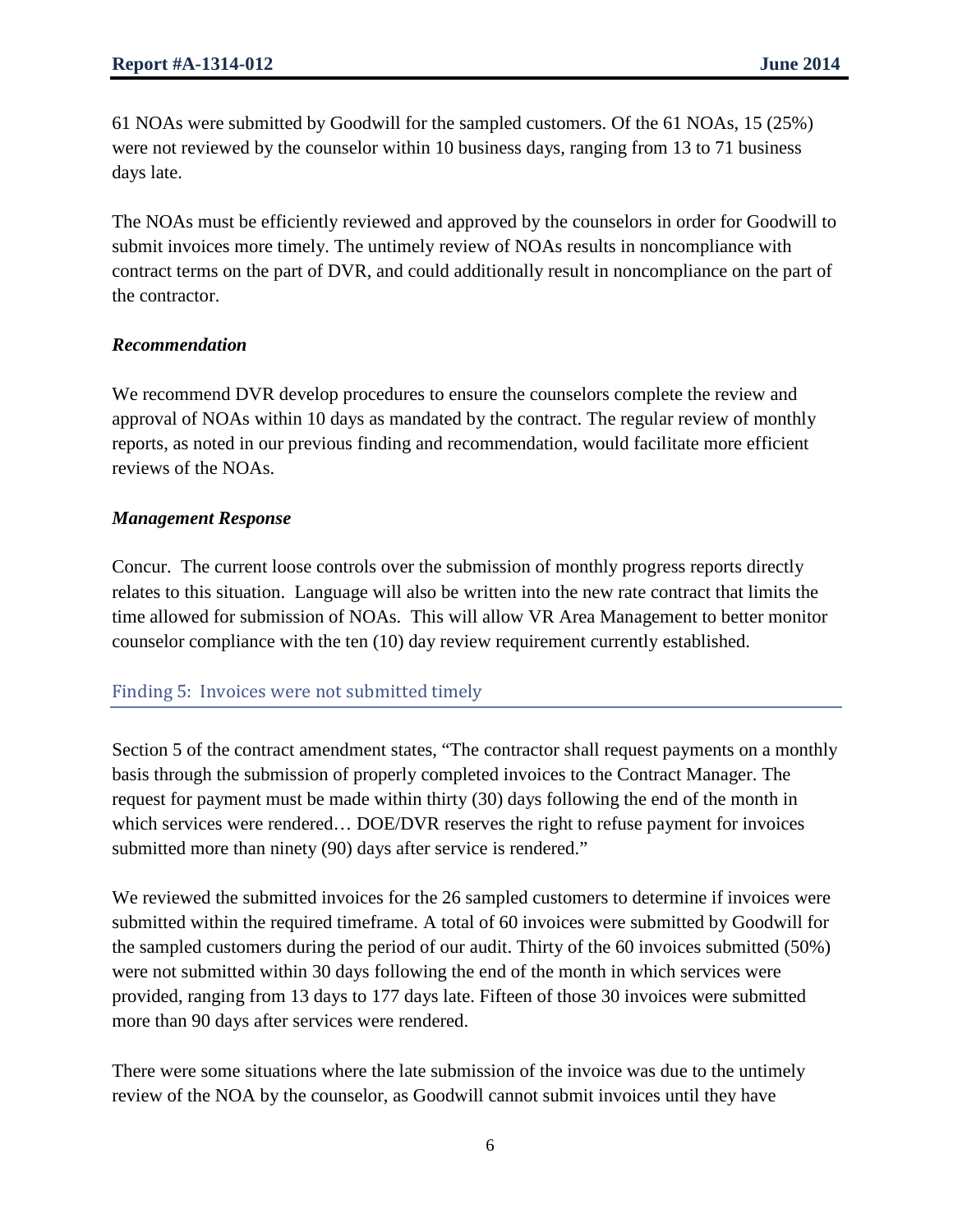received notification that the NOA has been approved by the counselor. This may have occurred with five of the 30 late invoices.

 provided and benchmarks were met by Goodwill in accordance with contract terms. It also has the potential of impacting DVR's funding abilities if invoices are submitted for payment in the Untimely submission of invoices impacts the contract manager's ability to ensure services were following fiscal year.

## *Recommendation*

 requirements for submission of the NOAs within a specified period of time after a benchmark is We recommend DVR enforce the terms and conditions of its contract with Goodwill. We also recommend that DVR amend its contract in order to remove potential barriers to Goodwill's compliance with invoice submission. Language DVR should consider adding includes met, and for submission of the invoice within a specified period of time after the NOA has been approved.

## *Management Response*

Concur. Language will be written into the new rate contract to address timely invoice submission. However, on numerous occasions, the General Counsel's Office has issued the opinion that, legally, DVR is required to pay if services are rendered regardless of when the invoice is submitted. We will continue to work with the General Counsel's Office to develop language they believe we can enforce.

## Finding 6: DVR did not effectively monitor the contract

Attachment A, section I.F.1.f of the contract states, "The degree and frequency of monitoring Contractual Services will be in accordance with the policies of the DOE/DVR. The Contract will be monitored at least once during the contract period or more frequently should risk level increase."

 Manual & Handbook (contract training manual) additionally requires monitoring techniques and The Contract Monitoring Unit Guidebook (CMU Guidebook) requires contract managers to complete a risk valuation for each contract and to prepare a contractor monitoring plan within 30 days of execution of a contract. The Contract Management & Accountability Workshop Training timetables to be clearly defined in the monitoring plan and states, "Each contract manager is responsible for planning contract monitoring activities with the contractor… the monitoring plan should reflect a scope of review that is commensurate with the contractor's risk level."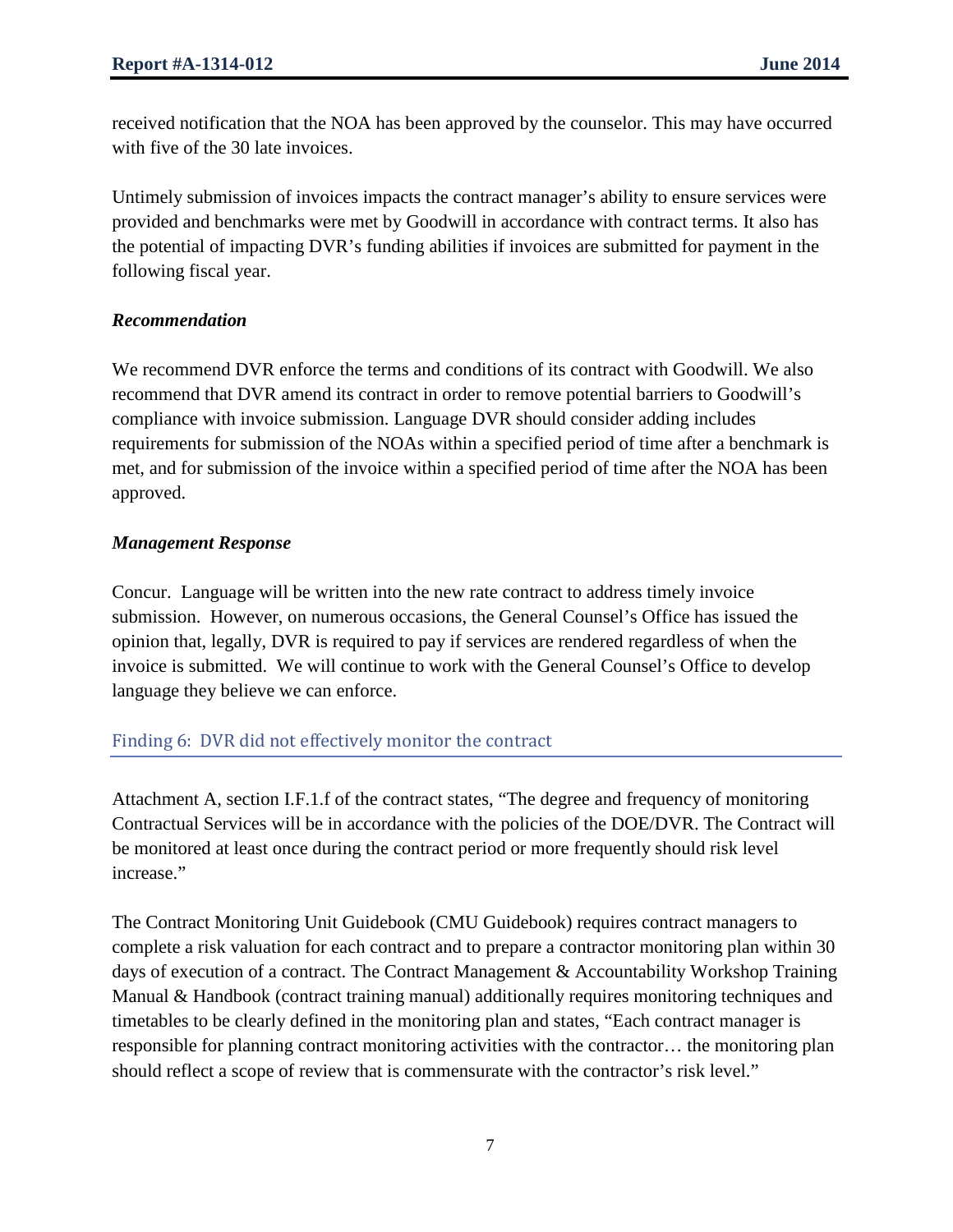A risk assessment was completed for contract VJ902, resulting in a risk rating of medium. A monitoring plan was also prepared, though it is not specific and does not provide for monitoring that is commensurate with the contractor's risk level. The monitoring plan only indicates that desk top monitoring will be conducted annually, based on available resources and/or risk level.

The Contract Training Manual requires the contract manager to document all monitoring activities and the outcomes, and to periodically prepare a written report. The report should include at a minimum a description of contract services, date and location of monitoring, comments from the contractor, summary of findings, areas needing corrective action, reasons, and recommendations. Additionally, Effective Monitoring Procedures require the contract manager (or whoever completed the desk review) to certify and date a document indicating that the contractor was monitored, and provide the findings and recommendations.

 monitoring activities for this contract. There may be misunderstandings as to what constitutes At the time of this audit, there had been no contract monitoring activities or on-site visits for contract VJ902. DVR was unable to produce any reports or records that would document contract monitoring activities, which differ from contract management activities. There also does not appear to be clear communications regarding who is responsible for the monitoring activities, as evidenced by contradictions found in the CMU Guidebook.

The absence of documented monitoring activities hinders DVR's ability to ensure contractors are satisfactorily meeting the performance requirements of their contracts. If contracts are not properly monitored, DVR could be paying for incomplete or inadequate services.

#### *Recommendation*

We recommend DVR update policies and procedures to ensure effective monitoring of its contracts and clearly delineate responsibilities of the contract managers and staff of the Contract Monitoring Unit.

#### *Management Response*

 currently in the process of monitoring thirty-four (34) high dollar rate contracts. Policies and Concur. Monitoring efforts have increased considerably just since the time of this audit. We are procedures are being updated now.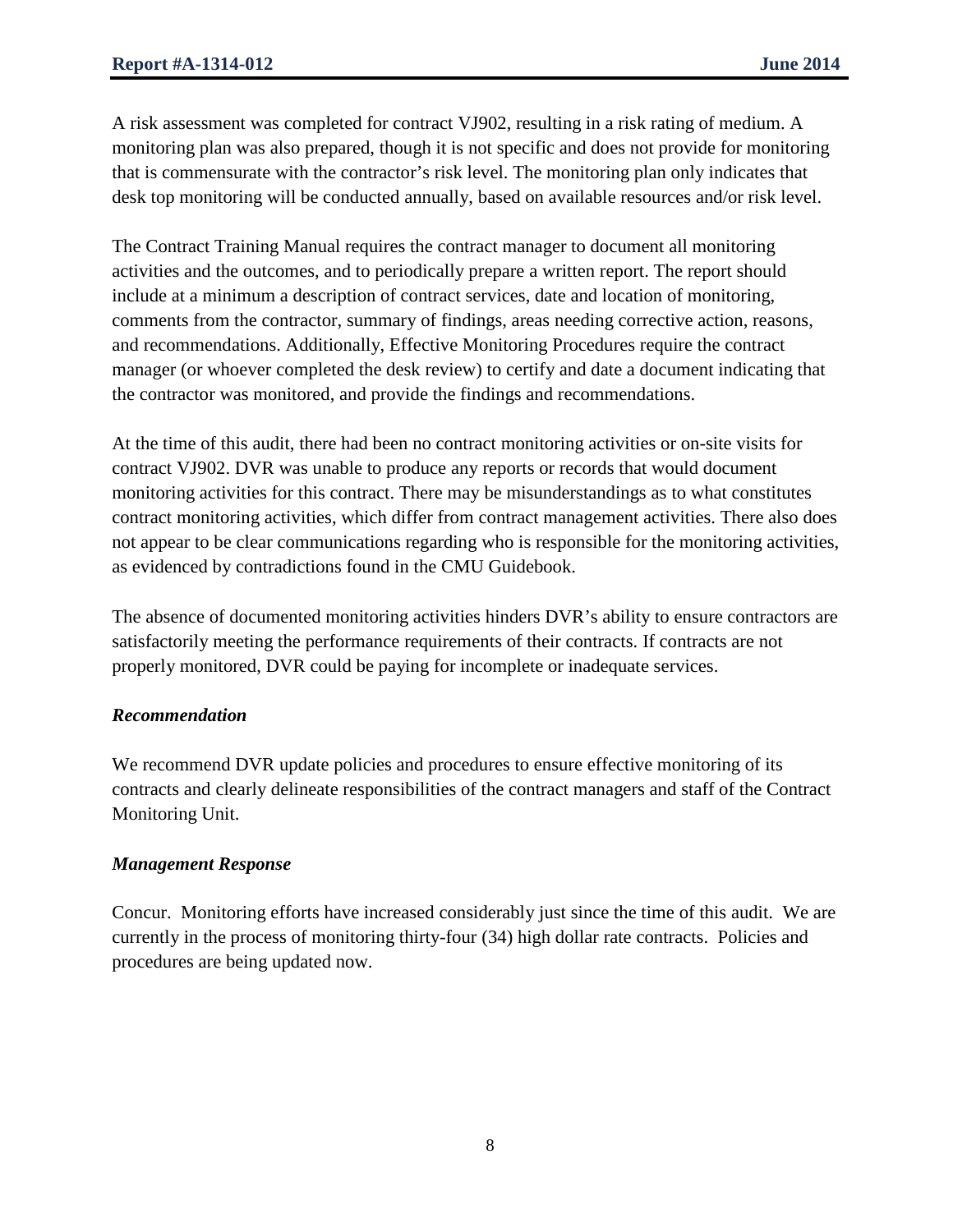## **Closing Comments**

 fieldwork was facilitated by the cooperation and assistance extended by all personnel involved. The Office of the Inspector General would like to recognize and acknowledge the Division of Vocational Rehabilitation and staff for their assistance during the course of this audit. Our

 *accordance with the International Standards for the Professional Practice of Internal Auditing, published by the Institute To promote accountability, integrity and efficiency in state government, the OIG completes audits and reviews of agency programs, activities, and functions. Our audit was conducted under the authority of section 20.055, F.S., and in of Internal Auditors, and Principles and Standards for Offices of Inspector General, published by the Association of* 

Inspectors General. The audit was conducted by Tiffany Hurst and supervised by Janet Snyder, CIA, CGAP, Audit Director.<br>Please address inquiries regarding this report to the OIG's Audit Director by telephone at 850-245-040 Please address inquiries regarding this report to the OIG's Audit Director by telephone at 850-245-0403. Copies of final  *also be requested by telephone 850-245-0403, by fax 850-245-9419, and in person or by mail at Department of Education, Office of the Inspector General, 325 West Gaines Street, Suite 1201, Tallahassee, FL 32399. reports may be viewed and downloaded via the internet at [http://www.fldoe.org/ig/auditreports.asp#F.](http://www.fldoe.org/ig/auditreports.asp%23F) Copies may*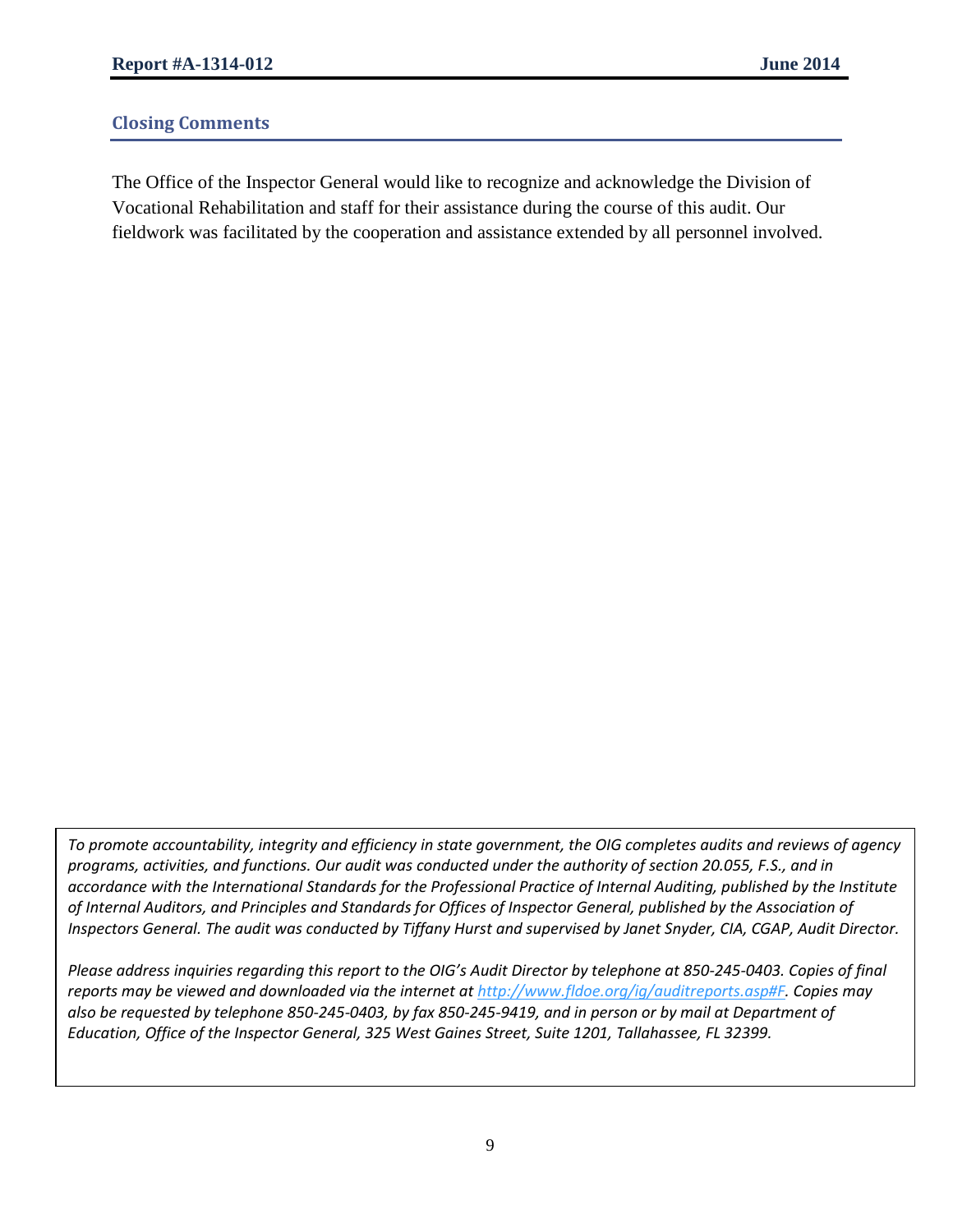

June 9, 2014

Mike Blackburn, Inspector General Florida Department of Education Office of Inspector General 325 West Gaines Street, Suite 1201 Tallahassee, FL 32399

Dear Mr. Blackburn,

I am in receipt of your letter, dated May 30, 2014, which contains the preliminary and tentative issues and recommendations that may be included in Report A-1314-012, Goodwill Industries of Southwest Florida, Inc. Thank you for allowing me the opportunity to respond to the findings in that report. This letter serves as my response to those findings.

Goodwill Industries of Southwest Florida, Inc. has a strong partnership with the Division of Vocational Rehabilitation (DVR) for contracted services. To improve that partnership, ensure compliance with our contractual obligations, and better serve our community, we have developed the below action plan. The plan addresses each finding in the report.

#### Finding 1: Customer employment positions do not match IPE goals

Should a customer select an employment position that does not match the individualized plan of employment (IPE) goals, the Goodwill employee will immediately notify the DVR counselor. If the DVR counselor and the customer choose to amend the IPE goals, the Goodwill employee will work with the DVR to ensure that an amended IPE is generated and the Goodwill employee will obtain a copy of that amended IPE from the DVR Counselor, before the customer begins the employment position. If it is decided that the new desired employment position will not change the IPE goals, the Goodwill employee will work with the DVR Counselor and the customer to collaboratively determine how services will move forward (i.e., continue to look for employment to match the IPE goals).

#### Finding 2: Customers were placed in a business owned by the contractor without approval

Goodwill employees will submit the Goodwill "Prior Approval Form" whenever a DVR customer is interested in any position in a business owned by Goodwill. If such a position is not approved by the DVR counselor and the Area Supervisor, Goodwill will not submit the Notification of Approval (NOA) for services.



**Mission:** Goodwill Industries of Southwest Florida is committed to serving people with disabilities and disadvantages by offering life-changing opportunities to achieve independence.



5100 Tice Street Fort Myers, FL 33905 Phone: 239-995-2106 Fax: 239-652-1654 TTY: 239-

995-9207

www.goodwillswfl.org